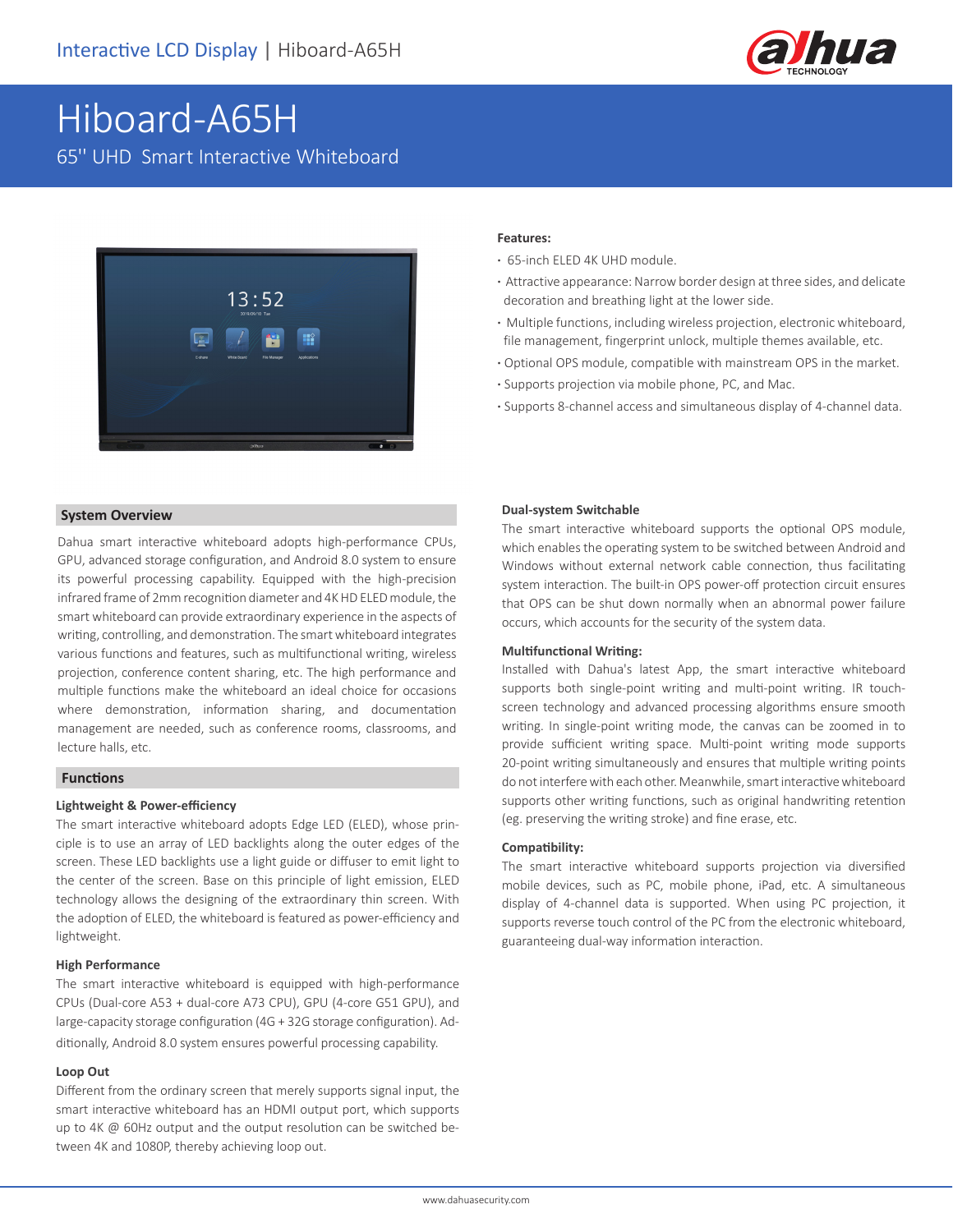## Interactive LCD Display | Hiboard-A65H

Hotspot 2.4 GHz/5 GHz, supports simultaneously enabling hotspot and Wi-Fi

Working Distance  $> 10m$ 

| <b>Technical Specification</b> |                                                               |                                                          |                                                                           |  |
|--------------------------------|---------------------------------------------------------------|----------------------------------------------------------|---------------------------------------------------------------------------|--|
| Display                        |                                                               | Ports                                                    |                                                                           |  |
| Size                           | 65"                                                           |                                                          | HMDI2.0×2                                                                 |  |
| <b>Brightness</b>              | 380 cd/m <sup>2</sup>                                         |                                                          | Display port×1                                                            |  |
| Screen Level                   | Α                                                             | VGA+PC AUDIO IN×1<br>Input<br>AVx1<br>YPbPr×1<br>RS232×1 |                                                                           |  |
| Screen Type                    | <b>IPS</b>                                                    |                                                          |                                                                           |  |
| <b>Aspect Ratio</b>            | 16:9                                                          |                                                          |                                                                           |  |
| <b>Backlight</b>               | ELED                                                          |                                                          |                                                                           |  |
| <b>Backlight Lifespan</b>      | 30,000 hours                                                  |                                                          | HDMI 4K@60Hz output 2.0 (4K and 1080P are optional)                       |  |
| Resolution                     | 3840 (H)×2160 (V)                                             | Output                                                   | Audio output (built-in speaker)                                           |  |
| <b>Viewing Angle</b>           | 178° horizontal, 178° vertical                                |                                                          | Headset output                                                            |  |
| <b>Protective Glass</b>        | Anti-glare tempered glass, with surface hardness of<br>Mohs 7 | <b>USB</b><br>Type B: USB (square)×3                     | Type A: USB3.0×3 (OPS, Android), USB2.0×1 (Android)                       |  |
| Touch                          |                                                               |                                                          | (DP&VGA touch×1, HDMI 1 touch×1, HDMI 2 touch×1)                          |  |
| <b>Touch Technology</b>        | IR                                                            | Ethernet                                                 | RJ45 1000M port×2                                                         |  |
| <b>Touch Points</b>            | 20 points                                                     | <b>TF Card Slot</b>                                      | Supports 128G TF card                                                     |  |
| Response Time                  | $<$ 10 $ms$                                                   | Mainboard                                                |                                                                           |  |
| <b>Writing Method</b>          | Fingerprint + stylus pen                                      | CPU                                                      | Dual-core A53+dual-core A73                                               |  |
| <b>Touch Accuracy</b>          | ±1mm                                                          | <b>GPU Clock Speed</b>                                   | 1.5 GHZ                                                                   |  |
| <b>Recognition Diameter</b>    | 2mm                                                           | GPU                                                      | 4-core G51                                                                |  |
| Theoretical Times of<br>Touch  | Unlimited                                                     | <b>RAM</b>                                               | 4G                                                                        |  |
| <b>Communication Mode</b>      | <b>USB</b>                                                    | Storage                                                  | 32G                                                                       |  |
| <b>Operating System</b>        | Windows 7/8/10, Android                                       | <b>Operating System</b>                                  | Android 8.0                                                               |  |
| Speaker                        |                                                               | Other                                                    |                                                                           |  |
| Speaker                        | Built-in speaker                                              | Power Supply                                             | 100 V-240 V AC, 50/60Hz                                                   |  |
| Power                          | $10W \times 2$                                                | Maximum Power<br>Consumption                             | 140W                                                                      |  |
| Frequency                      | 350 Hz-20 KHz                                                 | <b>Standby Power</b><br>Consumption                      | $\leq 0.5 \text{W}$                                                       |  |
| <b>Speaker Cavity</b>          | 4 (2 full-range cavities, and 2 high-range cavities)          | <b>Gross Weight</b>                                      | 66.62kg (146.87lb)                                                        |  |
| Fingerprint                    |                                                               | Size (Width × Height<br>x Thickness) (Min.               | 1497.48mm × 923.42mm × 73.20mm (27.70mm)                                  |  |
| <b>Fingerprints Allowed</b>    | 256                                                           | Thickness)                                               | $(58.96'' \times 36.36'' \times 2.88'' (1.09''))$                         |  |
| Resolution                     | 508DPI                                                        | <b>Housing Material</b>                                  | Metal                                                                     |  |
| False Acceptance Rate<br>(FAR) | < 0.001%                                                      | <b>Housing Color</b>                                     | Space gray on the up and down sides, black on the left<br>and right sides |  |
| False Rejection Rate (FRR)     | < 0.1%                                                        | <b>Working Temperature</b>                               | $-10^{\circ}$ C to +45°C (+14°F to +113°F)                                |  |
| Wi-Fi                          |                                                               |                                                          |                                                                           |  |
| Wi-Fi                          | 2.4GHz/5GHz, 802.11 a/b/g/n/ac wireless frequency<br>band     |                                                          |                                                                           |  |